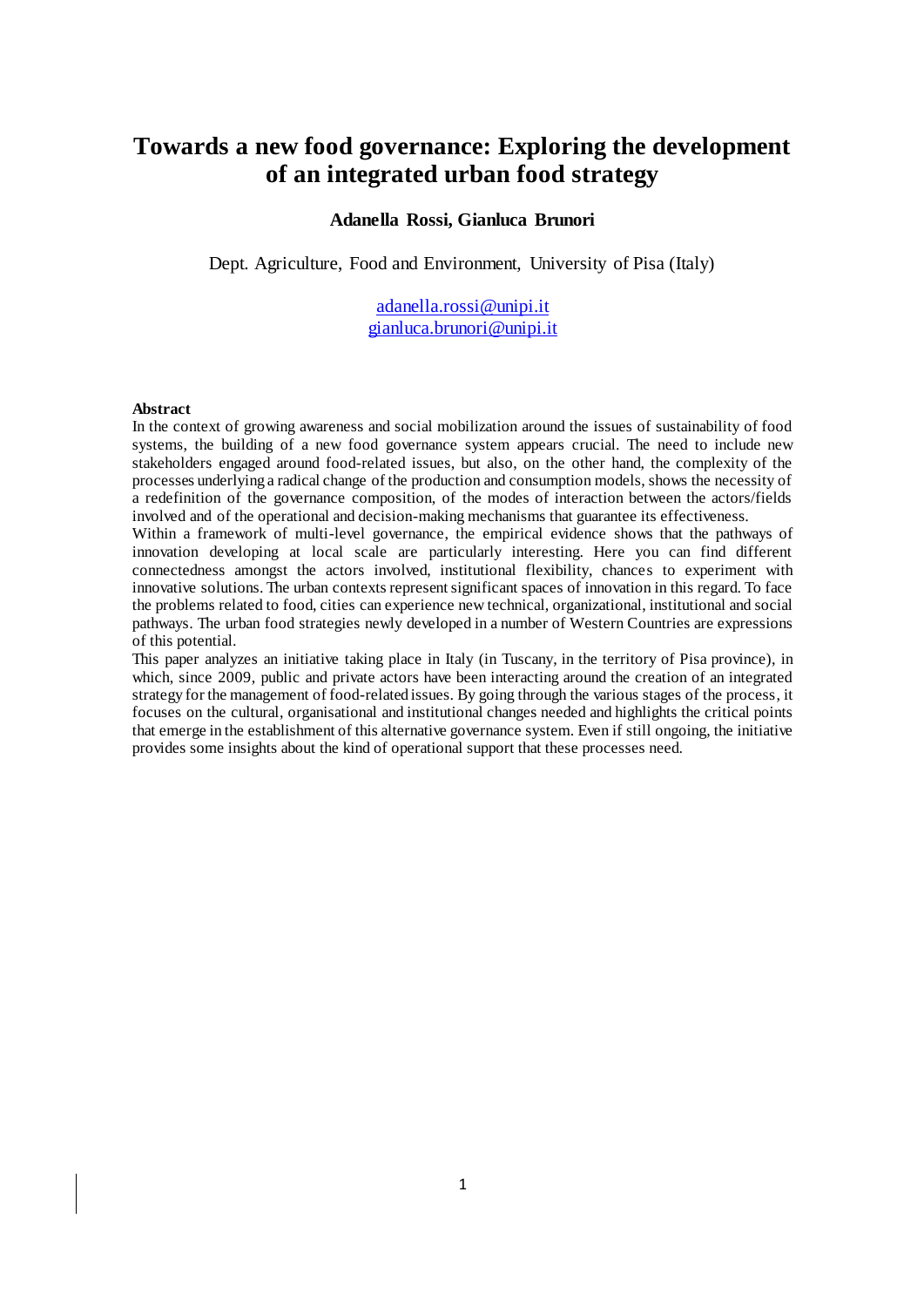#### **1. The challenge of the transition of food systems**

Within the broader issue of the transition to sustainability in the last two decades the attention paid to the problems related to food has grown, because of the critical issues that over time the development of global production and consumption systems have generated. The sustainability of the current food patterns has indeed become the subject of a growing debate. This has been enriched over time with new perspectives compared to the global (traditionally understood) issue of food security, as the complex interconnections between the practices of food production and consumption and many areas of human and social life have become clear. Food practices are connected with health, with economic activities, with the relationship with natural resources, but also with culture, with questions of ethics and social justice, with the quality of life and the social relations. The criticalities related to the food practices moreover seem to be likely to increase because of the new challenges that come from the growing environmental insecurity and from new socio-economic dynamics (alternative uses of resources, new poverties, changes in eating patterns) that create new competition and new forms of exclusion in the production and in the access to food.

The mobilization around the issue by new social actors has helped the development of the debate. Initially, the search for new models to manage the transition of food systems has seen engaged mainly the scientific world, the big institutions and international organizations and, in part, businesses. However, the centrality of the multiple questions related to food has progressively involved food movements, civil society organizations, non-governmental organizations working on sustainability issues, which have increasingly begun to express their position and / or to translate into concrete initiatives their need for alternatives and agency. In this context, the spread of new networks active around food<sup>1</sup> and the related new practices of direct relationship between production and consumption (Solidarity-based Purchase Groups, Community Supported Agriculture, short chains, cultural and educational initiatives, as well as innovative inter-sectoral experiences) have given concrete expression to the new sensitivity and the new needs related to food emerging from society. Through their actions these movements have drawn the attention of the public opinion, the media, the world of culture, and in the end of politicians and administrators to the implications of food practices, to specific critical points of the mainstream patterns and to the need/possibility of alternatives. In some cases "black boxes" were opened (i.e. the price of food, the environmental and social injustice behind the production processes, the quality of the industrial food); more generally, the level of reflexivity on the food practices has risen, opening multiple strands of debate (i.e. right to food and affordability of a better quality food, environmental impact of different food systems, benefits and critical points of the engineering of food, etc.). This new cultural atmosphere has encouraged the flourishing of new initiatives, involving a multiplicity of public and private actors: rethinking of the dietary patterns, educational actions, initiatives for the reduction of waste, orientation towards eco-friendly processes/products, re-evaluation of seasonal, traditional and local produces.

 $\overline{a}$ 

<sup>&</sup>lt;sup>1</sup> In the literature these networks are known as "alternative food networks" (Goodman et al., 2011) or "civic food networks" (Renting et al., 2012).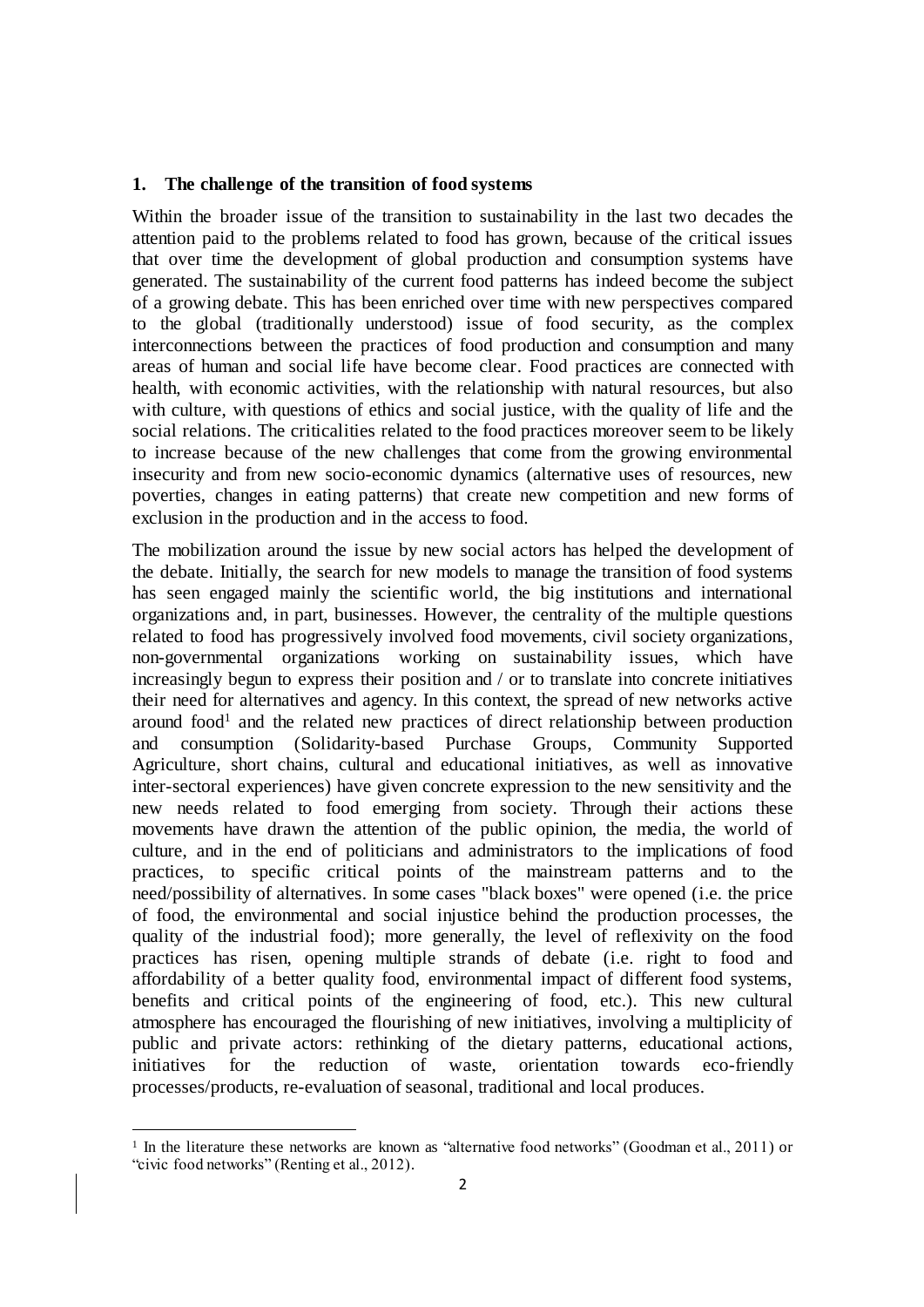These growing reflexivity and social mobilization around the issue are arguably an expression of need and openness to change. At the same time, both the actions involving institutional actors and the grassroots initiatives are highlighting the complexity of this change and the consequent necessity of supporting its management adequately. The practices of production and consumption are in fact influenced by a plurality of components - referring to aspects of technical, technological, cultural, economic, organizational, legal and institutional nature -. A transition to more sustainable food patterns requires an approach that takes into account these system dimension.

The initiatives of change that have been undertaken show it in many forms. So, for example, a spread of more artisanal production techniques often collides with the constraints imposed by the regulatory framework (in which the standards were defined for other production models and with reference to a certain scientific-cultural approach); other legal complications arise in the implementation of innovative forms of public procurement (when it intends to give preference to local products); these complications are often also accompanied by organizational problems, because of the inflexibility of the forms of coordination imposed by the public procurement (the small and fragmented supplies by small-scale producers generally do not meet the quantitative and logistics requirements of buyers); the possibility that consumers change their consumption behaviour is linked to a deep cultural and value change, not easy in the context of strong conditioning that comes from the mainstream model (which influences food choices, as well as the positioning of these choices in the complex of the consumption choices); the educational models themselves can hardly get out of established frames (for example on nutrition), in their turn determined by the dominant systems of knowledge.

A system change obviously goes beyond the individual sphere of action and responsibility, both of citizens-consumers and of individual entrepreneurs, and implies a well more articulated and deep action on the system. In this perspective, the transformations taking place in society in the way of conceiving the relationship with food, its production and its consumption, and then the changes that are necessary in a perspective of sustainability, lead to look at the pathways that develop from below as significant processes of innovation. According to transition theories, the development in a collective dimension of new ways of thinking and doing can lead to the construction of new socio-technical systems (new patterns of relations, new systems of rules and new material and immaterial infrastructure) as an alternative to the dominant one (Schot and Geels, 2008). This is seen as a significant step in the innovation process, as, in particular critical conditions of the dominant system, these innovative pathways can trigger broader social changes (Elzen et al., 2011).

#### **2. The construction of a new food governance**

The increasing number of actors interested in a different organization of food practices and the multiple areas that compose this "new geography of food" (Wiskerke, 2009), but also, on the other hand, the complexity of the processes underlying a significant change in the production and consumption models, has brought to the fore the issue of governance. It is increasingly recognised in this sense the need to create a new food governance, through a redefinition of its composition and its spaces, of the modes of interaction between the actors/fields involved and of the operational and decisionmaking mechanisms underlying its effectiveness.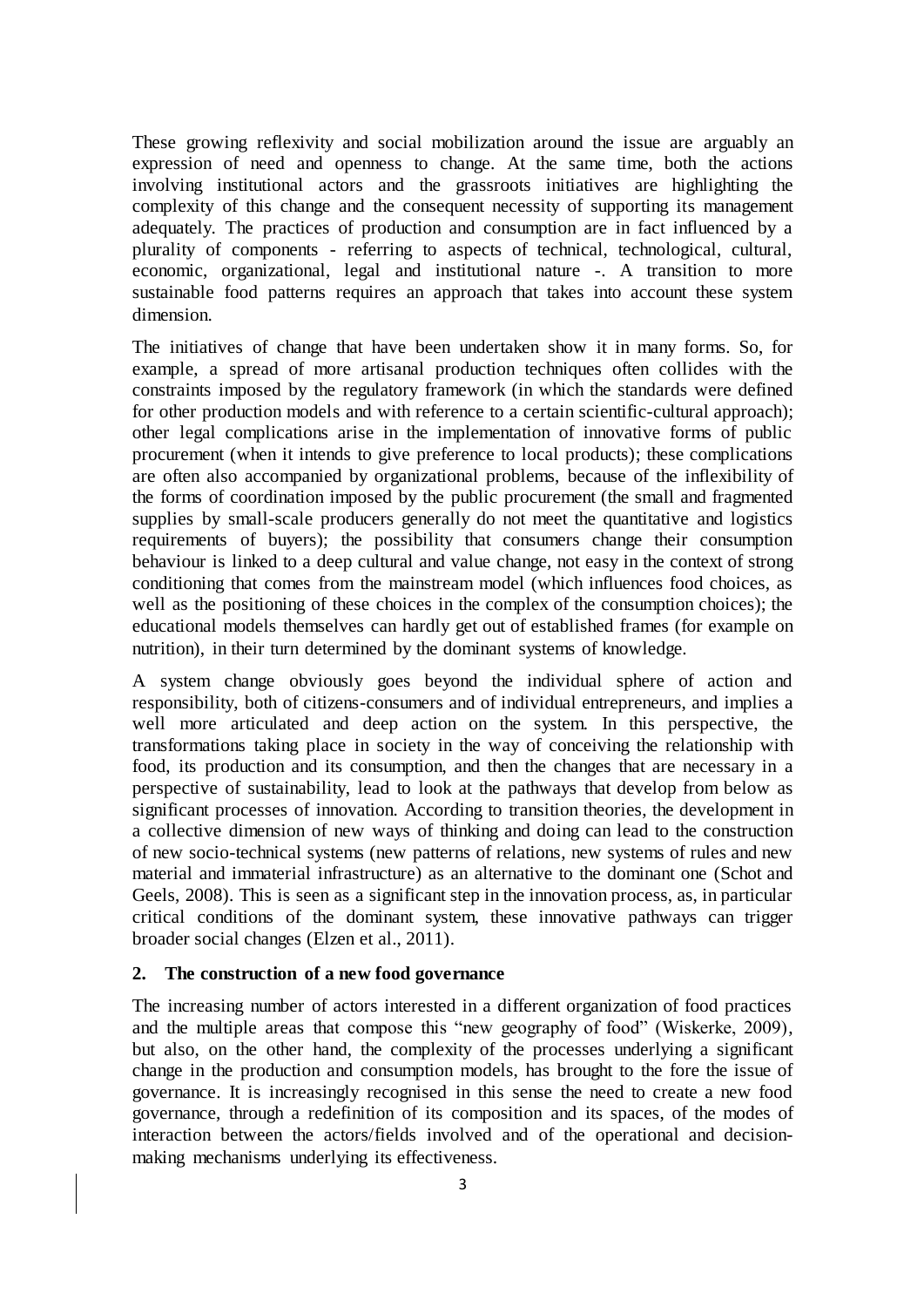There are several aspects that come into play in this reconfiguration of food governance. The first step is the creation of conditions of food democracy, according to which all citizens have the right and the duty to participate in shaping the food system (Hassanein, 2003; Renting et al., 2012). This responds to the need for a rebalanced governance (Renting and Wiskerke, 2010), which can really give space to all the needs and visions emerging around food. The mobilization in active form of growing segments of society must be able to find expression in the representation of the interests and in decisionsmaking processes. This with respect to the dominant role of the corporations of the food industry and of the retailing sector, which have over time set the rules of the system and shaped the patterns of behaviour in production and consumption (by acting on skills, values, meanings). Public actors have essentially endorsed these processes, supporting this development model of food systems through consistent regulatory frameworks, and also bending other local policies to it, such as territorial planning and policies for commerce. In the case of agricultural and rural policies, for long time defined within a governance framework dominated by powerful actors of the sector (even within the European policies), only recently the opportunities arising from the new forms of contact between needs of society and potentials of agricultural activities have been caught (food quality, culture, environmental and social services, etc.).

The model is therefore that of a *multi-stakeholder governance*, rebalancing the role of civil society, of the public government and of the market. A governance that can lead to incorporate other logics in the regulation mechanisms, so reintegrating the choices related to the economy into society and reconciling the private and the public interest.

A multi-actor and multi-agency approach of this type is suited to the representation of the transition of the food practices as a process of social innovation, in which a problem, collectively identified, is overcome through the mobilization of all the different resources provided by the actors involved (knowledge, ideas, skills, values, relationships) (Knickel et al., 2009; Klerkx et al. 2010; Murray et al. 2010). In this respect, it is clear the importance of the creation of institutional and operational conditions that ensure that all the different interests really find expression and that effective interaction processes, also able to influence decision-making, develop. It is ultimately to identify and test innovative forms of management of democracy itself, for example through the introduction of forms of deliberative democracy.

In operational terms, the establishment of multi-stakeholder platforms really functioning through the empowerment of all the stakeholders, underlies the full implementation of another important principle for governance, that of subsidiarity, implying administrative and policy decentralisation (Commission of the European Communities, 2008; FAO, 2011).

This last aspect also refers to the multi-level character of governance (Bache et Flinders 2004; Termeer et al., 2010), that the recent literature acknowledges as crucial in dealing with food-related issues (Marsden, 2013; Sonnino et al., 2014). The mechanisms of governance, their redefinition and their implementation are in fact to be read at the different levels involved in the management of the food issues (*multi-level governance*), from the highest to the lowest levels. These different levels are clearly interconnected and are part of an integrated system, but they refer to different areas of action and related different spaces of interaction. It is with reference to this governance framework that the changes taking place (or the resistances to change) have to be read.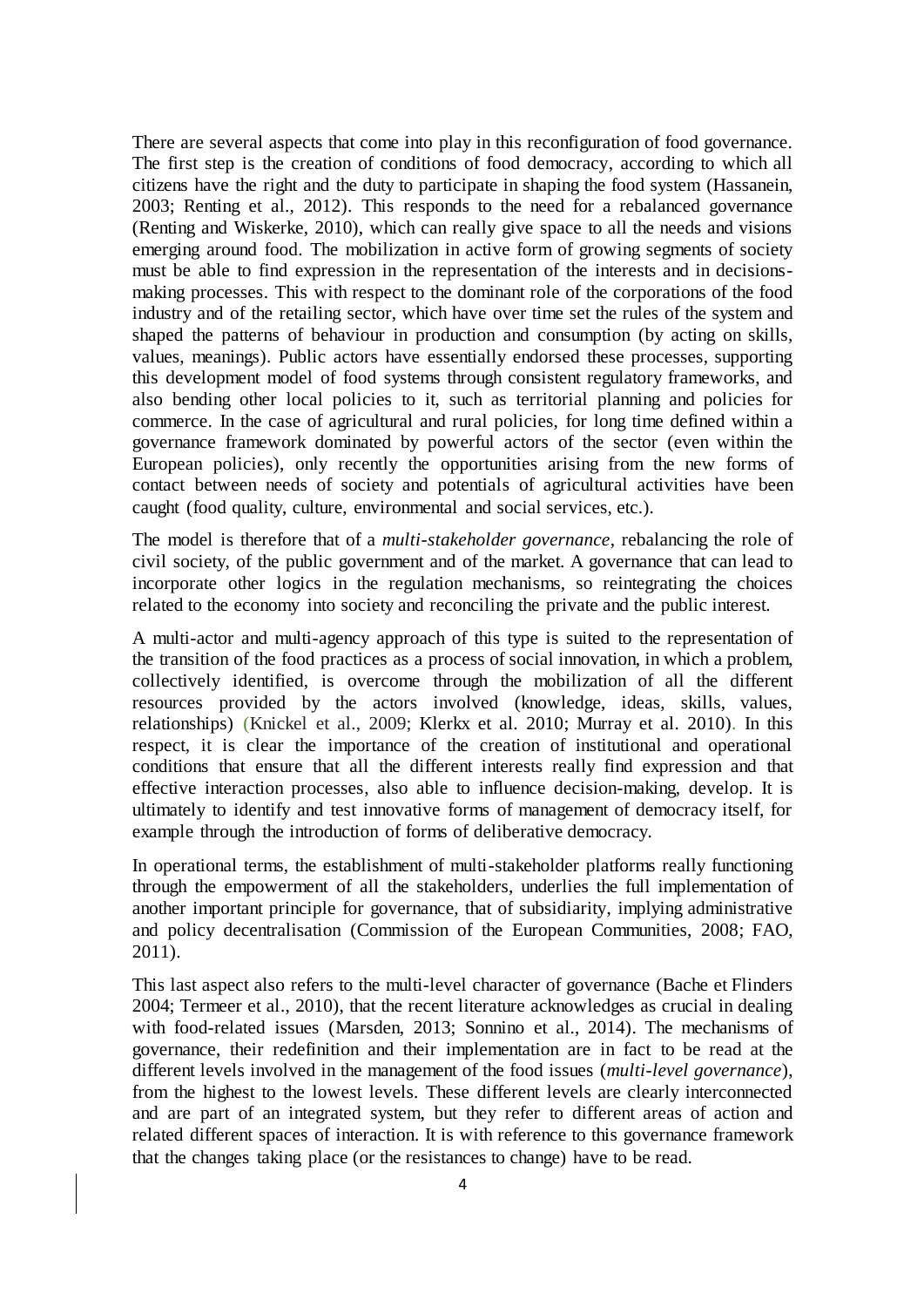The supra-national and national levels are the ones that drive the processes of greater scope, such as changes in the regulatory frameworks that govern the practices of production and trade, the qualification of products, the policies sector, etc. It is the space in which non-governmental organizations, movements, civil society organizations, part of the business world and of the scientific sector are trying to have a voice with respect to the supremacy of the interaction between the strong economic actors and public actors (Bush and Bain, 2004). In some areas in recent years institutional spaces have opened up, in others there are still strong resistances. Even before than in the policies this action of pressure is leading to significant changes in the discourse and in the mainstream culture, which in their turn are beginning to reverberate in the strategies of economic and institutional actors (Brunori et al., 2013). A full effectiveness of the moments of governance is here, however, conditioned by the asymmetry of power between the actors.

On the other hand, the evidence is showing that the local scale is a promising level for the development of new, effective systems of governance. In the territories one can find flexibility, different connectedness among the various public and private actors involved, and therefore also a chance to experience innovative solutions. Subsidiarity here can result in a contextualisation of interventions based on the specific problems, needs and potential of local communities.

More specifically, the urban and metropolitan contexts are of particular importance (Brugmann, 2009; Morgan, 2009; FAO, 2011a). The weight of the cities in the demand of food has constantly grown as well as they have traditionally played a key role in driving the economic, political and cultural tendencies around food. In these contexts, however, the disconnection between food, consumption and territory as well as the problems related to food have greater expression. Within them the spread of new cultural and technical-operational approaches is therefore extremely significant. Indeed, it is in these contexts that many of the innovative pathways for the transition in food practices have recently developed. Within them the relationships between citizensconsumers and rural, peri-urban and urban production systems have in fact given rise to alternative solutions for food provisioning, in which new social and environmental values are generated and enjoyed. Within the urban communities food more and more often becomes a means of learning and social interaction. The networks that so develop around the new meanings of food and food-related practices increasingly show the potential to develop new "food citizenship" (Wilkins, 2005), as well as, on that basis, new civism, often inspired by new values (e.g. sobriety, sufficiency, solidarity, social inclusion) (Renting et al., 2012). The cities are actually appearing as potential spaces of social innovation around food and, in the new geography of food that they contribute to create, as spaces of system and governance innovation.

The local level is the one that currently shows the greatest potential for a reconfiguration of governance also with respect to the need to consider all sectors and dimensions involved in the transition to sustainable food systems (FAO, 2011a). It is necessary a *multi-sectoral* and *multi-dimensional (*or *multi-scale) governance*, that can take the right approach to the solution of a complex problem, characterised by manifestations in several fields, involving several scales in its implications and several levels of possible intervention (Termeer et al., 2010).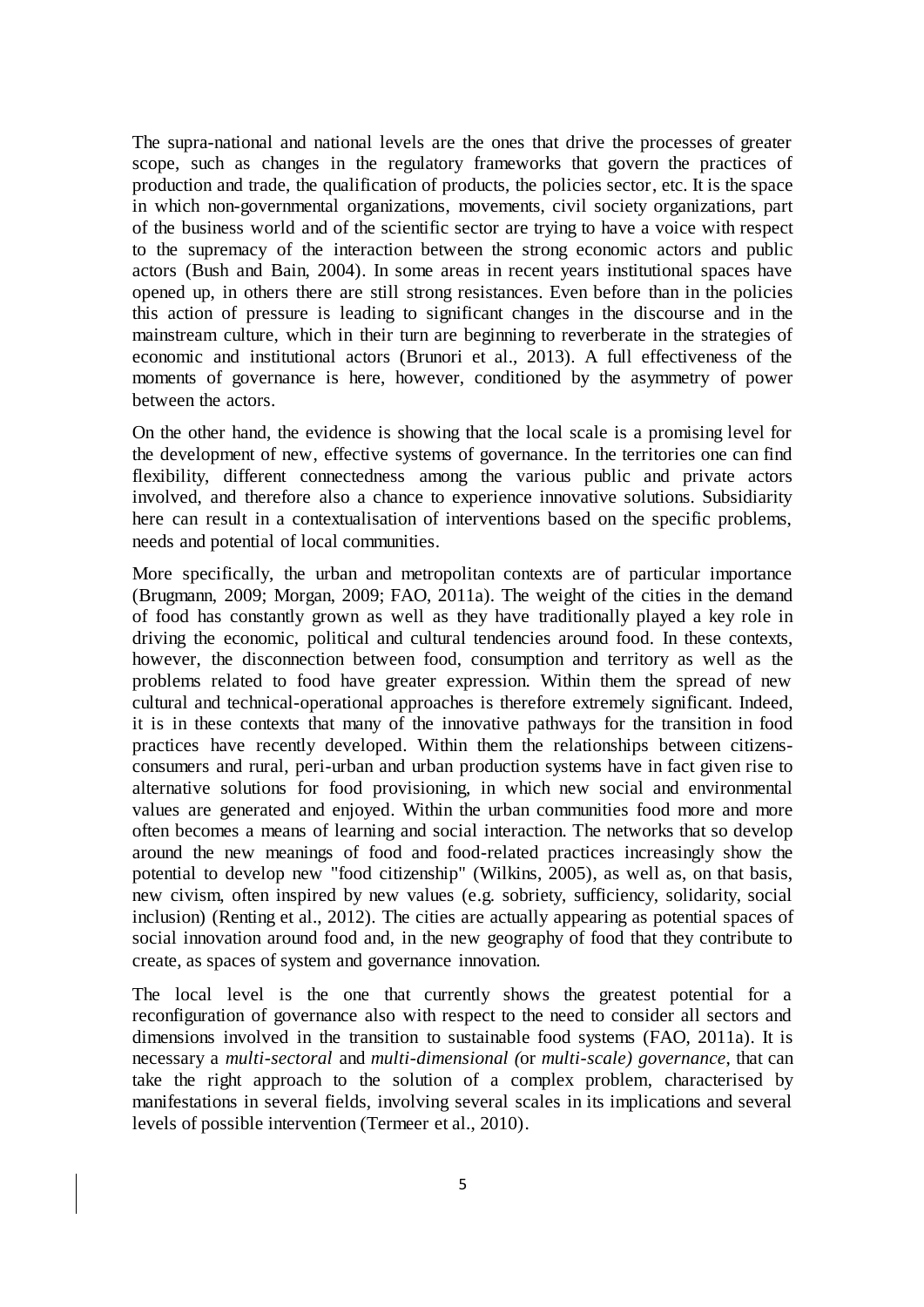In that regard, the signs that come from the bottom push to overcome the sectoral and specialistic approaches traditionally adopted in the management of the various issues concerning production, distribution and consumption of food. These were and are in fact faced by the single policies concerning agriculture (very poorly defined locally), territorial planning (typically urban-centric), trade, education, health and welfare (the last three aimed at facing the critical aspects of the system), waste management. The alternative initiatives carried out in the territories are generally grounded on more integrated visions, according to which a sustainable relationship with food is not possible without consistent choices in the support provided to local production system (existing or potential), in the management of natural resources involved, in the selection of the distribution models to sustain, in the actions concerning culture, in the production of waste. These experiences show the broader coherence needed for an effective integrated approach to food questions.

A systemic approach to transition of food system goes however beyond the integration amongst sectors itself, taking into consideration all the dimensions diversely involved in the practices of production, distribution and consumption of food, which, as mentioned earlier, involve technical, social, cultural, legal, economic and ecological aspects. At local level this approach finds space to experiment and fine-tune new legal solutions and institutional tools and procedures, to co-create new knowledge systems and cultural patterns, to define new social contracts and re-found the market relationships, etc.

The local platforms of governance can create an "enabling environment" to the complex processes that underlie innovation around the food (Klerkx et al. 2010). As mentioned above, through the interactions that occur in these institutional settings amongst the multiple actors of the local systems innovative pathways are initiated which can then trigger wider processes of innovation. The dynamics of governance constitute an important means to that end. The interactions aimed at fostering communication and collaboration horizontally are crucial to make innovation emerge and consolidate. The vertical relationships with upper institutional-political levels and the presence of mechanisms to incorporate the bottom-up processes, on their part, play a key role in the up-scaling of innovation. Both of these governance dimensions benefit from actions of facilitation and intermediation that can foster cross-boundaries interactions (Howells, 2006).

# **3. The construction of integrated food strategies at local level**

Underlying the creation of an integrated food strategy at local level, particularly in the urban-rural systems, is therefore primarily the effective participation of the different actors involved. In this context of mobilization and interaction the public administrations have particular responsibilities, but it is equally important the capacity and willingness of civil society actors and of the other subjects bearing new visions and instances to take part in this process with their own resources.

Through the new connectedness developed, urban strategies should help create conditions for consistent and coordinated action around food. For this purpose, the following areas of action can be identified:

• building new knowledge on the issues related to food and to the emerging challenges, fostering the encounter and integration amongst different sources of knowledge; the objective is the development of a new collective knowledge;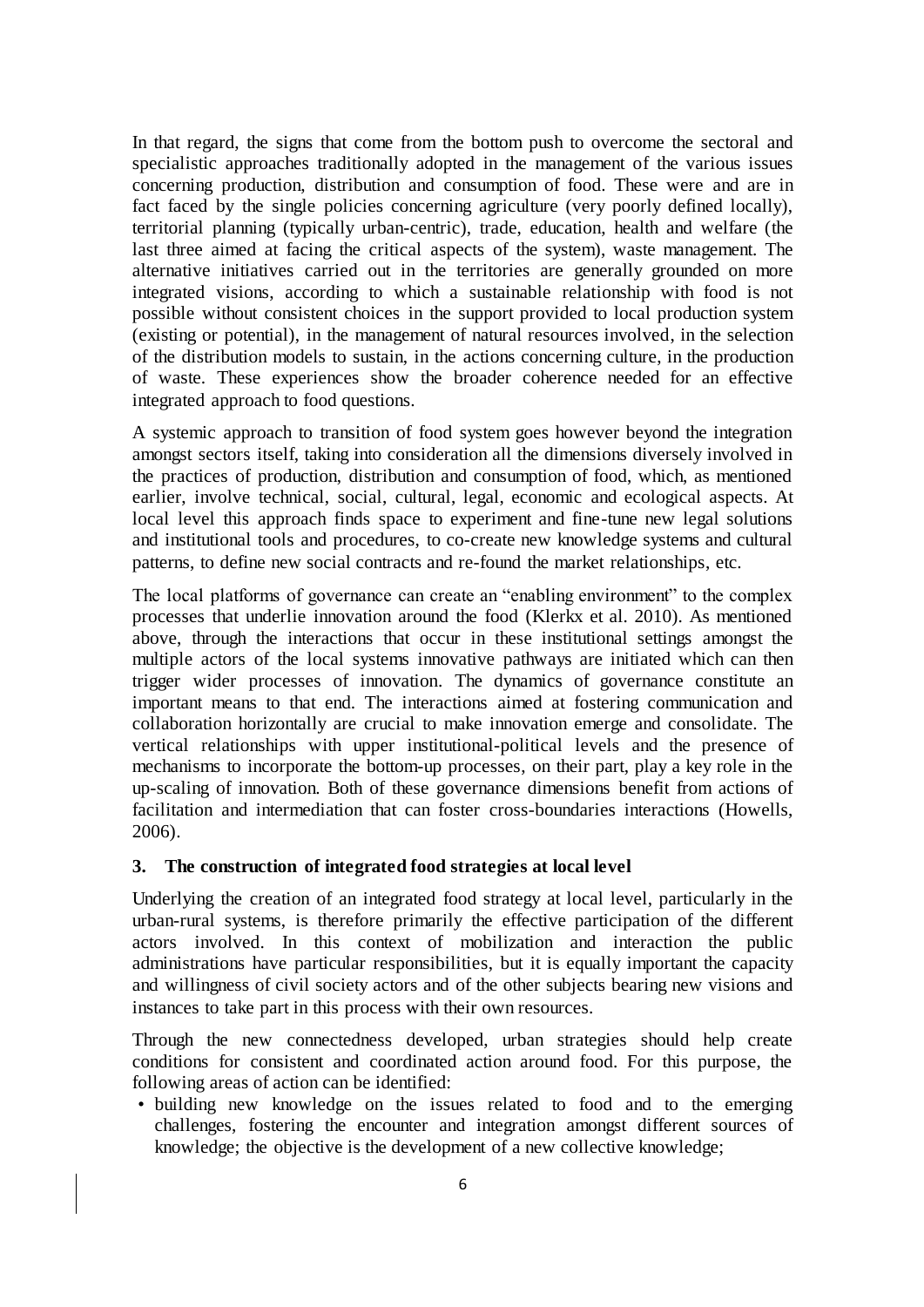- redefining normative and regulatory frameworks, directly or indirectly related to the management of food, aimed at guiding the choices of the different actors; the objective is the construction of a new common sense, based on shared principles and goals;
- favouring the creation of infrastructure, material and immaterial, to support new approaches in the management of food (i.e. appropriate institutional frameworks and consistent regulatory systems; specific spaces of private-public interaction and tools for inter-institutional relations; communication networks amongst local actors; structures of micro-logistics in support of local food circuits).

All this implies intervene also (and even before) on the skills, tools and working methods, both for the public and the private actors.

Despite the diversity of contexts and related pathways, the numerous experiences around the world aimed at reorganizing food policies through the definition of urban strategies have gone through the areas of action aforesaid (Harper et al., 2009; Moragues et al., 2013).

Among these experiences there is also the project launched in the province of Pisa, in Tuscany (Italy), through an intervention of participatory action-research (Kindon et al., 2007) conducted by a team of the University of Pisa in agreement with the Provincial Administration. The action has involved municipal administrators, farmers and other entrepreneurs, various civil society organizations and non-governmental organizations. It has promoted a collective thinking on the problems related to food at the urban level and has then initiated a process for the construction of an integrated policy and the definition of a strategy of action.

This experience is particularly relevant in consideration of its innovative character in the Italian context, in which it represents an useful pilot for experimentations in other territories. In the following sections we describe and analyse it in order to highlight the main critical points emerged from the process.

# **4. Processes and tools for building strategies on food: the pathway towards the Food Plan in Pisa<sup>2</sup>**

# **4.1. The structuring of the pathway**

 $\overline{a}$ 

The project, started in 2009, has developed in a context full of experiences and experimentations around food practices. These were the result of processes of change developed in the area over the last two decades, up to the latest trends. Passed the stage of modernization, in the 1990s a significant part of agricultural enterprises in fact opened up to the new vision of rural development, turning to production diversification and to multi-functionality. Also thanks to the support provided by the Public Administrations, these pathways have contributed to the development of the new citizens' attention to the values of local agriculture and food. More recently, this context has been highly enriched by the multiple experiences animated by the alternative networks of food. These have led to a new relationship between the agricultural sector and the urban communities, which has found an expression both in the market relations

<sup>2</sup> Many of the contents of the following sections stem from the materials produced in the project. In part they have been already utilised in a publication (Di Iacovo et al., 2013).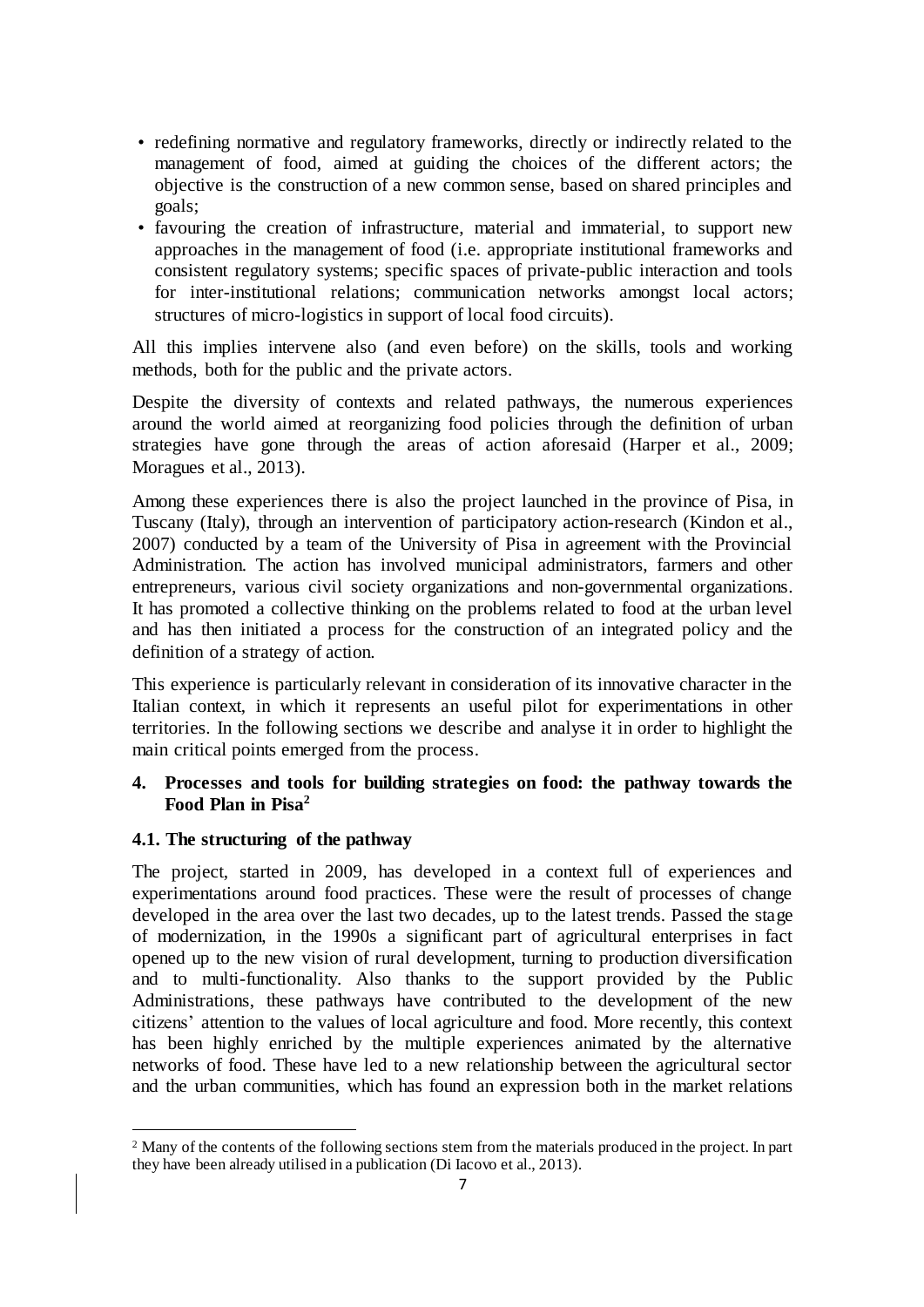(the various initiatives of short chain) and, more generally, in a new connectedness, based on a shared approach towards the food meanings (Brunori et al., 2011). Together, these initiatives have favoured the formation of a different culture of food in the area and the creation of an environment enabling the development of other initiatives around food, which have seen many farmers open to innovative initiatives in collaboration with citizens and/or local institutions.

It is in this context that the action developed through the partnership between the University and the Provincial Administration has taken place, looking at the experiences at international level, but also at the local (economic, institutional and social) specificities. Its aim was to promote, through a participatory approach and an action of mediation, the production of new shared knowledge around the issues related to the sustainable management of urban food practices, the development of a common vision on which to set the process of change, the identification of rules and infrastructures to facilitate new collective approaches at operational level.

The action began by stimulating a public discussion on key issues related to food and the opportunity to build an urban strategy for food. During 2009-2010 several public initiatives with this aim were organized (seminars, workshops), which saw the active participation of citizens and actors from the world of research, production, distribution, third sector, territorial planning, education. These initiatives have certainly helped to create a new awareness among the participants, not only on the issues concerned but also on the multiple experiences already existing on the territory, on the potential existing as well as on the critical points to be faced.

In support of this awareness raising action, and also on the basis of the suggestions gathered during the public events, at the end of 2010 it was decided to formalize the process. A political act of the Provincial Administration formally defined its general objectives (Province of Pisa, 2010).

Then, a series of meetings with groups of specific categories of actors<sup>3</sup> was carried out. They were conducted as informal discussions with the aim of bringing out the specific points of view and possible contributions of the single actors to the overall project. Such moments have led to identify all the competences and areas of action of the various public institutions, as well as the interests and fields of action of the other actors. The various discussions have led to represent the articulation of the issue, by mapping the areas and practices related to food (Fig.1). The results of this stage were reported and further discussed in a meeting involving all the categories of actors and in public events.

j

<sup>&</sup>lt;sup>3</sup> The groups involved officials of municipalities and supra-municipal organizations, health services agents, educators and researchers, farmers and other entrepreneurs, members of ONG, members of civil society.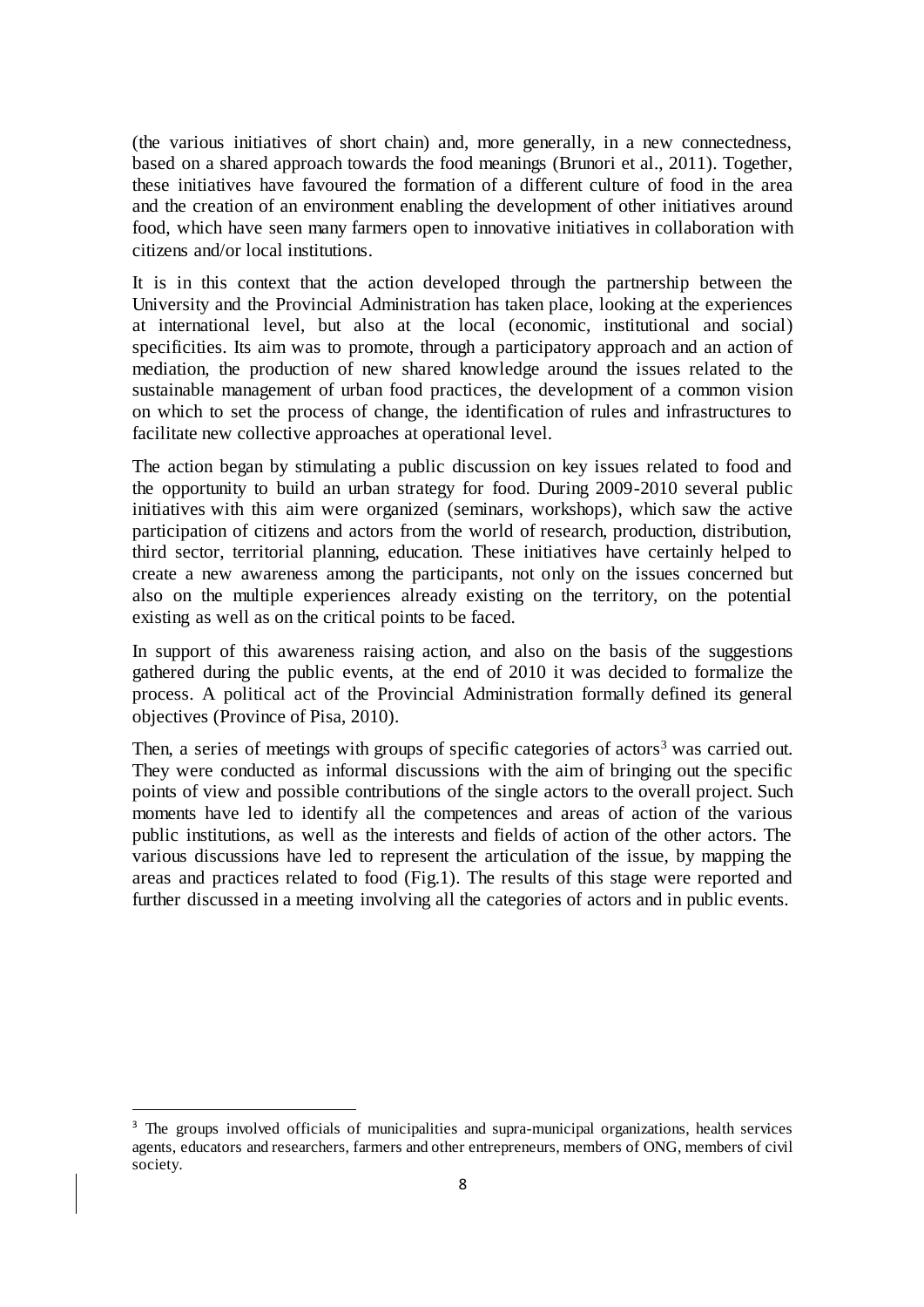

 $Fig.1 - The food issues$ 

In order to increase the space for democracy, from the beginning a virtual place for discussion, work and external communication was added to the direct interaction (a platform web 2.0). This tool has helped to share contents and ideas both within and amongst thematic groups, has favoured the continuity of dialogue on the topic, with positive results in terms of new common knowledge, and has given more visibility to the process, favouring the adhesion of new subjects.

This activity of interaction has supported the definition of the institutional framework of the pathway to the Food Plan, leading to identify specific tools for its implementation the *Charter*, the *Strategy*, the *Program Agreement*, the *Food Alliance*, the *Plan* itself. This work was done by the team of the University, and was submitted to the validation by the involved actors, through specific meetings. We describe below each tool.

The *Food Charter* contains the shared principles at the basis of the construction of new visions and work objectives. Therefore, it is a tool for sharing and alignment, designed to coordinate the actions on food by the plurality of actors in the Provincial territory. In particular, it addresses the concepts of food security and "sustainable diet"<sup>4</sup>; it assumes

 $\overline{a}$ 

<sup>4</sup> The concept of sustainable diet was defined by FAO (Symposium on Biodiversity and Sustainable Diets - November 2010, Rome) as follows: Sustainable Diets are those diets with low environmental impacts which contribute to food and nutrition security and to healthy life for present and future generations. Sustainable diets "*are protective and respectful of biodiversity and ecosystems, culturally acceptable,*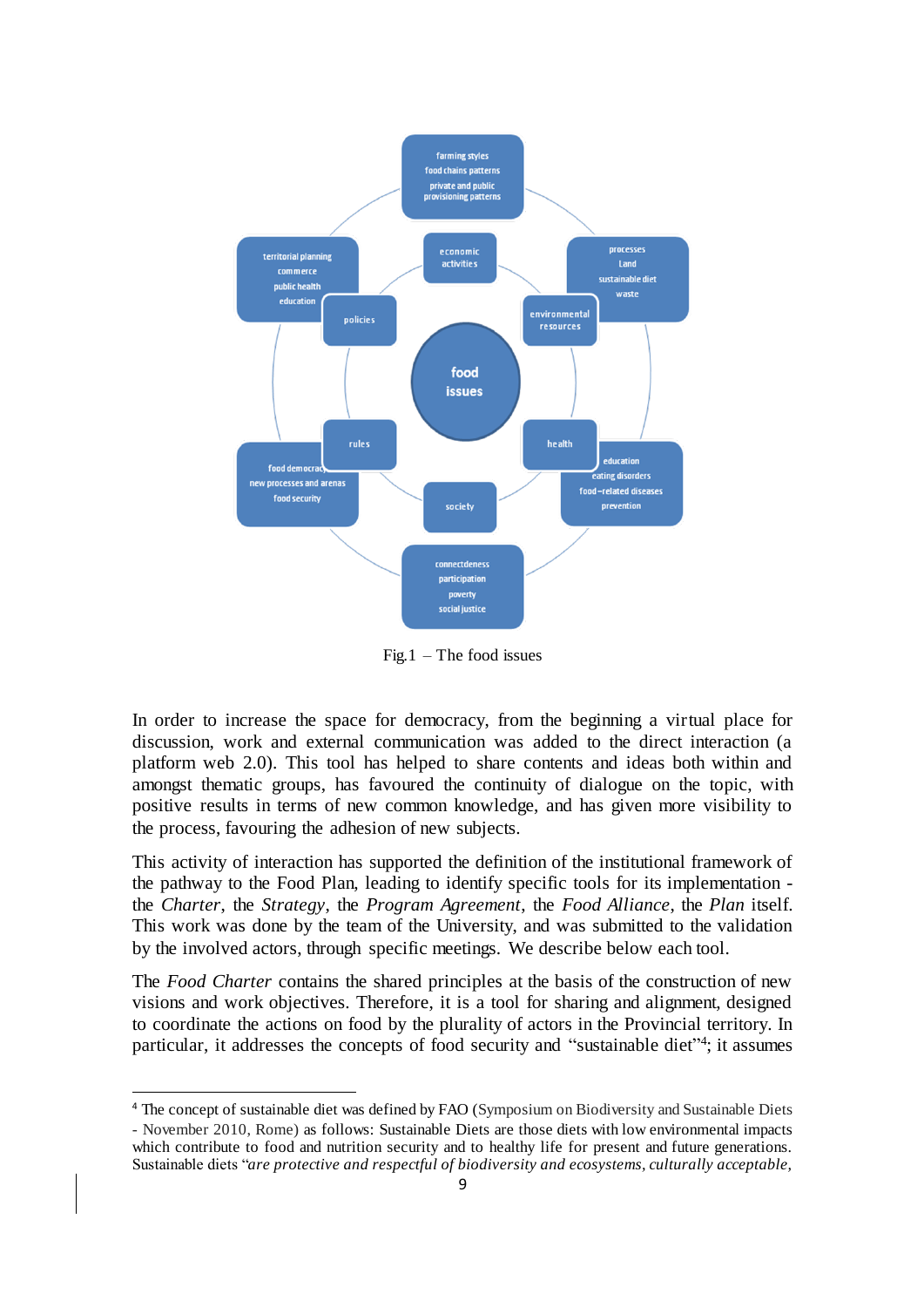the principles of food democracy and redefines its actor at operational level; it sets the multiple goals of the Food Plan and identifies its tools in the coordination of the policies already available in the communities<sup>5</sup>.

The *Food Strategy* defines pathways, actions and organisational patterns, through which to put into practice the principles of the Charter, in the process leading to the definition of the Food Plan. Driving the public and private actors for their actions, it aims at creating a coherent framework for the choices in each area. To that end, the strategy identifies the specific objectives to be achieved through the Food Plan with reference to some transversal objectives, related to: health, knowledge, fairness, sustainability, innovation, organization.

The achievement of the objectives of the Strategy is up to the stakeholders through an appropriate use of their own room for manoeuvre, but within an integrated approach. For each goal the strategy in fact identifies the tools already available to the public administrations, which, overcoming a specialistic and sectoral approach, are thus used in a more effective and coordinated way, with reference to the shared visions and objectives.

The need for institutional tools of co-decision and interaction amongst the different stakeholders led then to the definition of specific spaces of institutional innovation.

Regarding the first aspect, the principles and objectives identified in the Charter and in the Food Strategy were translated into a formal agreement - the *Food Program Agreement* - aimed to coordinate the action of the various public actors.

At the same time, the establishment of a *Local Food Alliance* created a space for the private actors (business and social enterprises). It has a twofold function: interaction, to collect and coordinate the instances from the several stakeholders of the area; connection between public and private agents, to promote dialogue, formal participation in the definition of the pathway towards the Food Plan and monitoring action. To this end, the Alliance role was recognized by the public signatories of the Strategy.

At the end of the pathway, the *Food Plan* will be aimed at organizing the policies and the actions that local players decide to activate as integrated mode of action. It will so provide the operational details (the program of actions), through which to implement the Strategy.

#### **4.2. The implementation of the pathway**

 $\overline{a}$ 

This is thus the institutional framework through which the partnership between public and private actors of the territory of Pisa has structured the pathway for the creation of an integrated food strategy. With tools already realized and others still being finalized, at the end of 2014 the implementation of this process was still ongoing and, as expected, appeared not without difficulties.

*accessible, economically fair and affordable; nutritionally adequate, safe and healthy; while optimizing natural and human resource*s" (FAO, 2011b).

<sup>&</sup>lt;sup>5</sup> Territorial planning, commerce, education, health, environment, waste management, public procurement, training, welfare, agriculture, etc.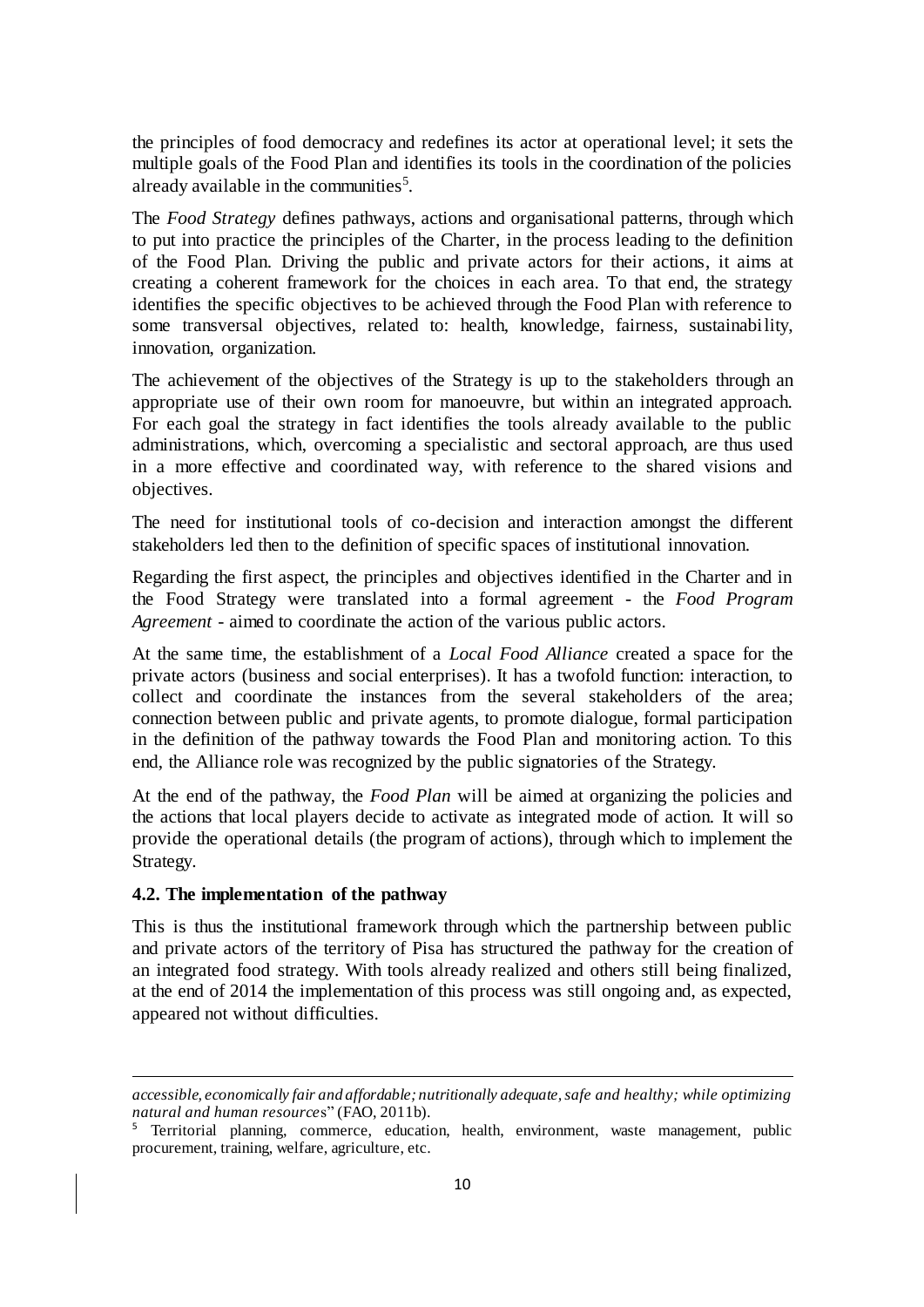The *Charter* was signed by 23 of the 39 Municipalities of the Province. This not full adhesion evidences the difficulty of implementing a so ambitious and complex project through a single process. Despite the effort for the creation of a collective knowledge and for an alignment around shared goals, some territories were unwilling / unable to take on the commitment. An important factor in this regard is the diversity of socioeconomic characteristics of the Municipalities, and their different perception of the importance/urgency of the problem; moreover, it is relevant the different attitude to adopt a collective perspective, both in assessing that in tackling the problem.

The *Agreement on the Program*, although it found acceptance by various Municipal Administrations during the presentation, has been delayed in its formalization by the loss of Provincial institutional framework, as a consequence of the reorganization of the levels of government in Italy. This fact has undoubtedly weakened the role of coordination and animation played by the provincial administration; on the other hand, however, this has stimulated a more active role by the Municipalities, which identified a inter-municipal network already operating in the territory as a new leader of the process.

Regarding the *Food Alliance*, its territorial scale was too much wide on the operational level. Then, the last steps of the project were turned to test its structuring and implementation starting from more defined spatial and governance contexts. For this purpose, through the support of the action-research team but also through a strong active involvement of members of civil society, at the end of 2013 the establishment of a *Food Council* was promoted in a more restricted area, within the city of Pisa. The context is particularly interesting because of the wide variety of actions, sensitivity and players involved around the issues related to food. The initiative has incorporated most of the interests and objectives already identified for the integrated strategy, with the aim of stimulating, supporting and monitoring their implementation.

The *Food Council*, established as a formal association, has been recognized as a partner by an advisory body of the municipal administration. During 2014 it began to take concrete action on some specific fields of particular relevance for the city life (managing of urban gardens, setting up of a city park through a participatory process, cultural activities on food-related topics, participation in initiatives promoted by local social groups).

In the perspective of the growth of the *Food Council* it will be necessary to define the structure of the different levels of governance, from the sub-municipal level, to the municipal and supra-municipal level, until to the representativeness for a wider area. Started on a small scale, this initiative thus constitutes an interesting pilot within the larger project of the integrated food strategy at provincial level.

In support of the overall process, during 2012-2014 the action-research team has carried out some specific actions. One of these has been the strengthening of the links between the urban context and the peri-urban agricultural system, through a collection of instances by the farmers. Moreover, a specific action to facilitate the creation of a network of local farms was implemented, within the framework of the civic agriculture, defined in a participatory way (Lyson, 2004). This process has led to the definition of a *Charter of civic agriculture in the province of Pisa*.

# **5. Remarks from a work in progress**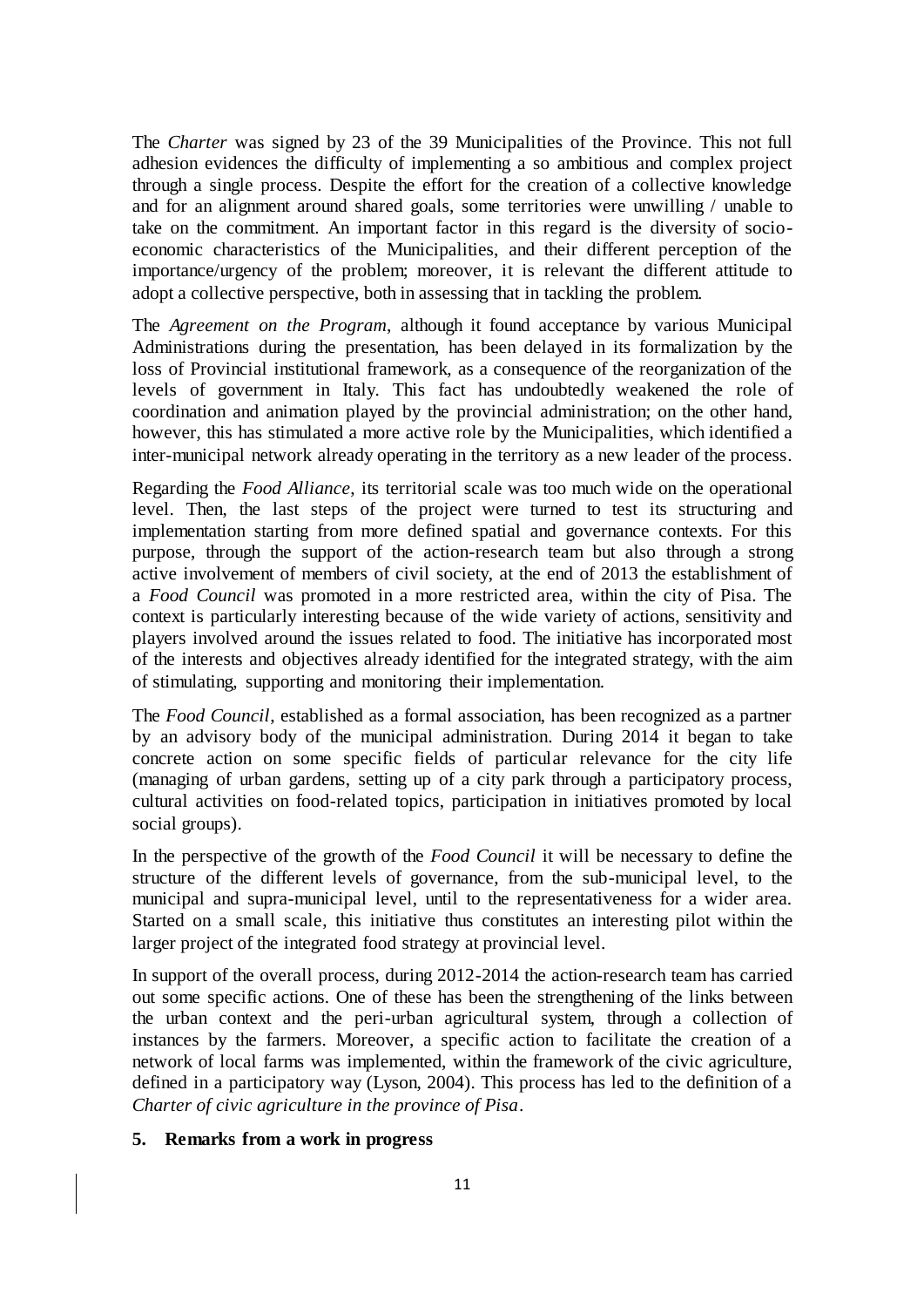As we said introducing the issue, the pathway to the definition of an integrated strategy for the management of food-related issues can be seen as a space for testing an innovative model of "cooperative governance" (Ansell and Gash, 2008), aiming at coordinating the action of public and private actors according to the principles of food democracy. The ambitious goal of this interaction space is that of overcoming the traditional division of roles and areas of action amongst State, Market and Society, in favour of more hybrid forms of partnership and co-management, aimed at mobilizing all the resources available for the care of the common good. It is thus an expression of social innovation processes that will be crucial in the near future for the resilience of local communities.

The definition and implementation of this new governance is functional to the definition of a new socio-technical system by which the city reorganizes itself to face the transition to more sustainable and resilient (food) systems. A new connectedness amongst all the social, economic and institutional actors and, through that, the definition of new sets of rules and infrastructures are the components of this system.

The development of these processes cannot however be taken for granted. Although at the end of 2014 it was still ongoing, the experience started on the territory of Pisa provides some lessons in that regard.

The pathway, which is still active after more than five years but that has not fully achieved its objectives, shows the complexity of wide multi-actors processes, aimed at radically innovating established visions and practices, turning them towards new objectives. A reorganization of this type involves the development of new common knowledge and the co-definition of new working hypotheses and new tools. The related, necessary processes of interaction however take time, appropriate methods and a strong support of facilitation and mediation.

As highlighted in the study of the processes of social innovation, in addition to the presence of adequate institutional spaces of interaction (which in itself constitutes a strong innovation indicating the need to rethink the tools of democracy), an adequate methodological support and effective brokerage actions become crucial to favour the real involvement of all stakeholders, their active participation and effective interaction (Howells, 2006). To that end, the initiative analysed highlights the importance of:

- actions to facilitate a dialogue between different worlds (i.e. producers and consumers, but also producers and public administrators) and to facilitate the pooling of the related resources;
- actions of facilitation to bring out the specific visions and instances (supporting also the expression of the weaker actors), as well as brokerage actions to achieve shared goals;
- actions of mediation to overcome the possible resistances or frictions that the breaking of a sectoral approach often generates, in particular by the public (looking at the horizontal relationships amongst different sectors, but also at the different attitudes in that sense by actors differently positioned in the same sector);
- actions to overcome resistances to the dialogue and cooperation with the public, not uncommon by the civil society actors.

In addition to that, it emerges the necessity to work on the creation or strengthening of human capital, in particular amongst the institutions; on the development of a new institutional culture, as well as on a new culture of collaboration between public,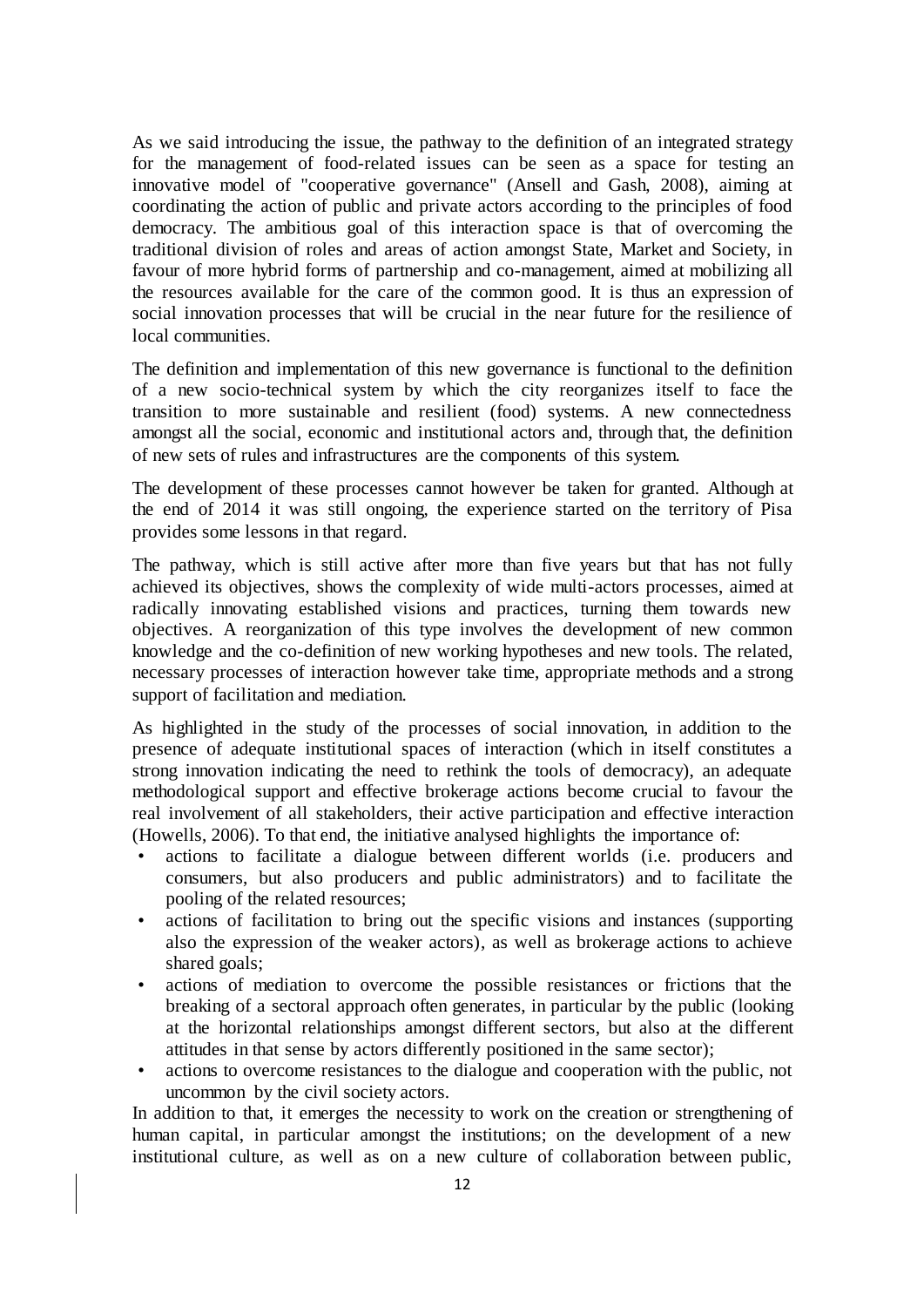business and civil society; overall, on the development of a new social capital, oriented to the values of citizenship and civism.

The initiative analysed shows how much important is the process of active involvement of the various actors, with progressive assignment of roles and responsibilities, in the initiatives that see a prevalent role in the promotion and definition of the pathways of the public administration. Also the experience at international level show the greater weakness of top-down processes, that do not fully involve the various stakeholders (including the public actors of lower level) and do not create conditions for autonomy in the management of the initiatives. As a specific aspect, it emerges the importance to develop the institutional component of the public-private partnerships in its administrative role, beyond the political connotation, that, though it may be more visionary, may be even less stable.

The need to reorganize the pathway to face the difficulties emerged and to assure the duration and effectiveness of the processes confirms how equally crucial is a continuous monitoring activity on the usefulness of the facilities and infrastructures created (roles, tasks, processes, working methods) and on the effectiveness of the actions undertaken in the various areas with reference to the shared goals (Coplen and Cuneo, 2015). A high level of "institutional reflexivity" (Wolfe and Gertier, 2002), through an interaction open to the necessary adjustments in the approaches and methods of work, is an essential element to achieve effective forms of collaborative governance. All this is important in the transition towards more sustainable systems, looking at realizing pathways that can effectively mobilize the resources available in the territories and better meet the needs of the local communities.

As said introducing the case, the experience of Pisa represent a pilot in Italy. Recently, other initiatives has been promoted in other regions, driven by the same purposes. This experience so provides insights that can be useful to the local public actors and to the intermediators to fine-tune appropriate approaches and tools to support and facilitate the processes involved.

#### **6. Bibliographic references**

Ansell, C. & A. Gash. 2008. Collaborative governance in theory and practice. *Journal of Public Administration Research and Theory*, 18: 543–71.

Bache I. & M. Flinders 2004. *Multi-level governance*. Oxford University Press, Oxford, UK.

Brugmann, J. 2009. *Welcome to the Urban Revolution-How Cities Are Changing the World*. Bloomsbury Press, New York.

Brunori, G., Rossi A. & V. Malandrin. 2011. Co-producing Transition: Innovation Processes in Farms Adhering to Solidarity-based Purchase Groups (GAS) in Tuscany, Italy. *International Journal of Sociology of Agriculture & Food*, 18 (1):28–53.

Brunori, G., Malandrin, V. & A. Rossi. 2013. Trade-off or convergence? The role of food security in the evolution of food discourse in Italy. *Journal of Rural Studies*, 29: 19-29.

Busch, L. & C. Bain. 2004. New! Improved? The Transformation of the Global Agrifood System., *Rural Sociology* 69(3): 321–346.

Commission of the European Communities. 2008. *Local Authorities: Actors for Development.* Brussels. Coplen, K. & M.Cuneo. (2015) Dissolved: Lessons Learned from the Portland Multnomah Food Policy Council

Di Iacovo, F., Brunori, G. & S. Innocenti 2013. Le strategie urbane: il piano del cibo. *Agriregionieuropa*, 9 (32).